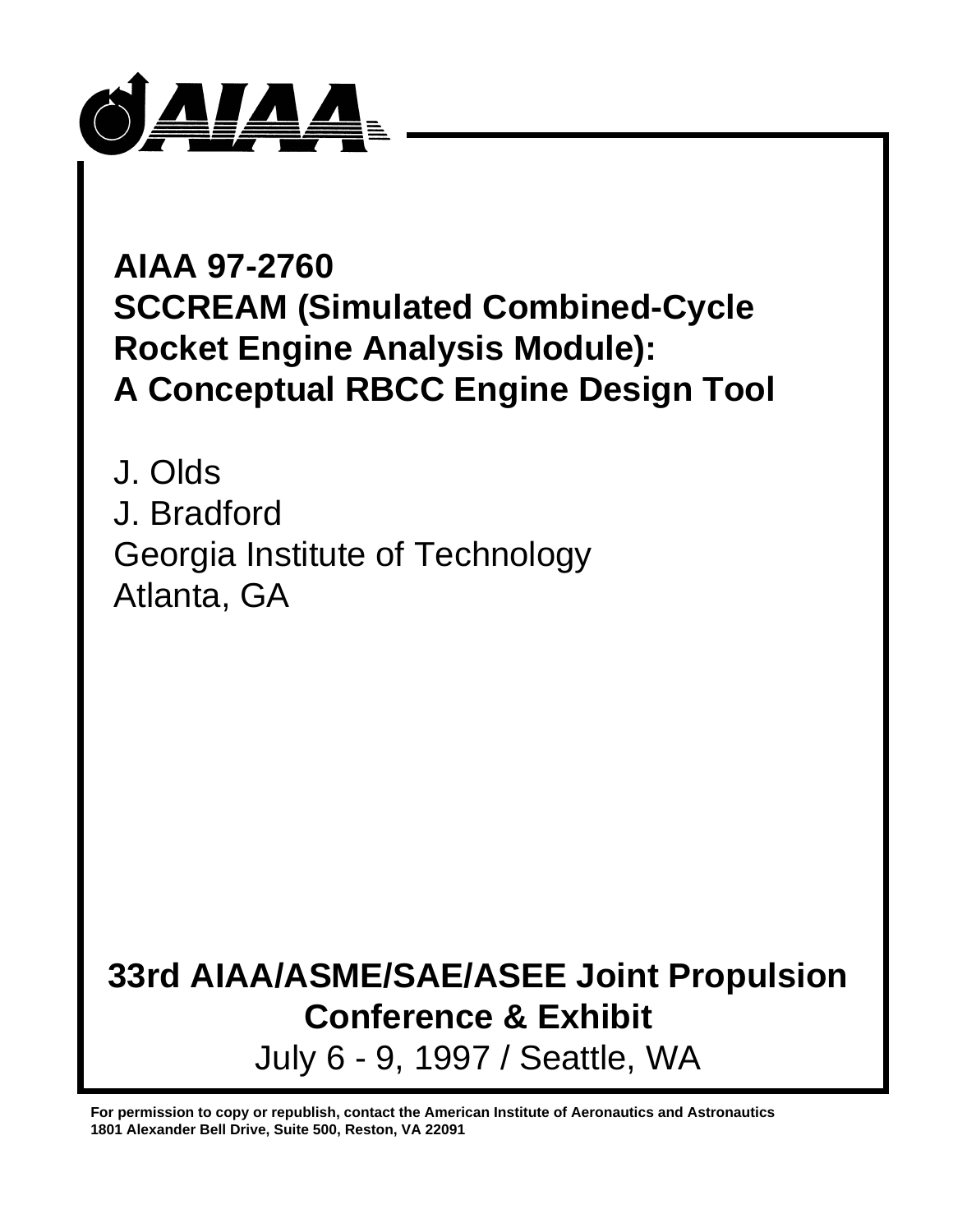# **SCCREAM (Simulated Combined-Cycle Rocket Engine Analysis Module): A Conceptual RBCC Engine Design Tool**

Dr. John R. Olds<sup>\*</sup> John E. Bradford† Aerospace Systems Design Laboratory School of Aerospace Engineering Georgia Institute of Technology, Atlanta, GA, 30332-0150

# **ABSTRACT**

Rocket-based combined-cycle engines are currently under consideration for use on future, reusable launch vehicles. By combining traditional rocket and airbreathing operating modes into a single engine, multi-mode RBCC engines offer a number of advantages for launch vehicle designers including higher trajectory averaged  $I_{\rm{sp}}$  than pure rockets and higher installed thrust-to-weight ratios than pure airbreathers.

This paper presents a new computer tool capable of predicting RBCC engine performance (thrust and  $I_{\rm SD}$ ) over a wide range of flight conditions and engine operating modes. The tool is called SCCREAM — Simulated Combined-Cycle Rocket Engine Analysis Module. SCCREAM is an object-oriented workstation-level code written in C++. It uses quasi-1D flow analysis, component and combustion efficiencies, and an inlet pressure recovery schedule as simplifying assumptions. SCCREAM was created for the conceptual launch vehicle design environment and is capable of quickly generating large tables of engine performance data for use in trajectory optimization.

An overview of SCCREAM and the program logic is presented. Results from SCCREAM are favorably compared to historical RBCC engine performance data and to data generated by other engine design tools.

 $\overline{a}$ 

Copyright © 1997 by John R. Olds and John E. Bradford. Published by the American Institute of Aeronautics and Astronautics, Inc. with permission.

#### **NOMENCLATURE**

| $A_i$           | engine cross-sectional area at station $i$ (ft <sup>2</sup> ) |
|-----------------|---------------------------------------------------------------|
| $C_{p}$         | constant pressure specific heat $(BTU/slg-R°)$                |
| $C_{\rm t}$     | thrust coefficient (thrust/q $A_1$ )                          |
| <b>ERJ</b>      | ejector ramjet                                                |
| <b>ESJ</b>      | ejector scramjet                                              |
| $I_{\rm sp}$    | specific impulse (sec)                                        |
| LH <sub>2</sub> | liquid hydrogen                                               |
| LOX             | liquid oxygen                                                 |
| $P_{t}$         | total pressure                                                |
| phi             | combustor equivalence ratio                                   |
| <b>POST</b>     | Program to Optimize Simulated Trajectories                    |
| q               | freestream dynamic pressure $(lb/ft^2)$                       |
| RBCC            | rocket-based combined-cycle                                   |
| SERJ            | supercharged ejector ramjet                                   |
| <b>SESJ</b>     | supercharged ejector scramjet                                 |
| SSTO            | single-stage-to-orbit                                         |
| γ               | ratio of specific heats                                       |
|                 |                                                               |

# **RBCC BACKGROUND**

Rocket-based combined-cycle engines are unique in that they combine the most desirable characteristics of airbreathing engines and rocket engines into a single, integrated engine. RBCC engines have the advantage of high average specific impulse  $(I_{\rm SD})$  in comparison to rockets, and high thrust-to-weight ratios in comparison to airbreathers.

The concept of combined-cycle engines has existed since the mid-60's. During this inception phase, an extensive study was conducted by the Marquardt Corporation, Lockheed-California, and the U.S. Air Force on various 'composite engine' designs, as they were formerly called [1]. This study initially analyzed 36 different variants of combined-cycle engines. At the study's conclusion, two types of RBCC engines were

*<sup>\*</sup> - Assistant Professor, School of Aerospace Engineering, Senior member AIAA.*

*<sup>†</sup> - Graduate Research Assistant, School of Aerospace Engineering, Student member AIAA.*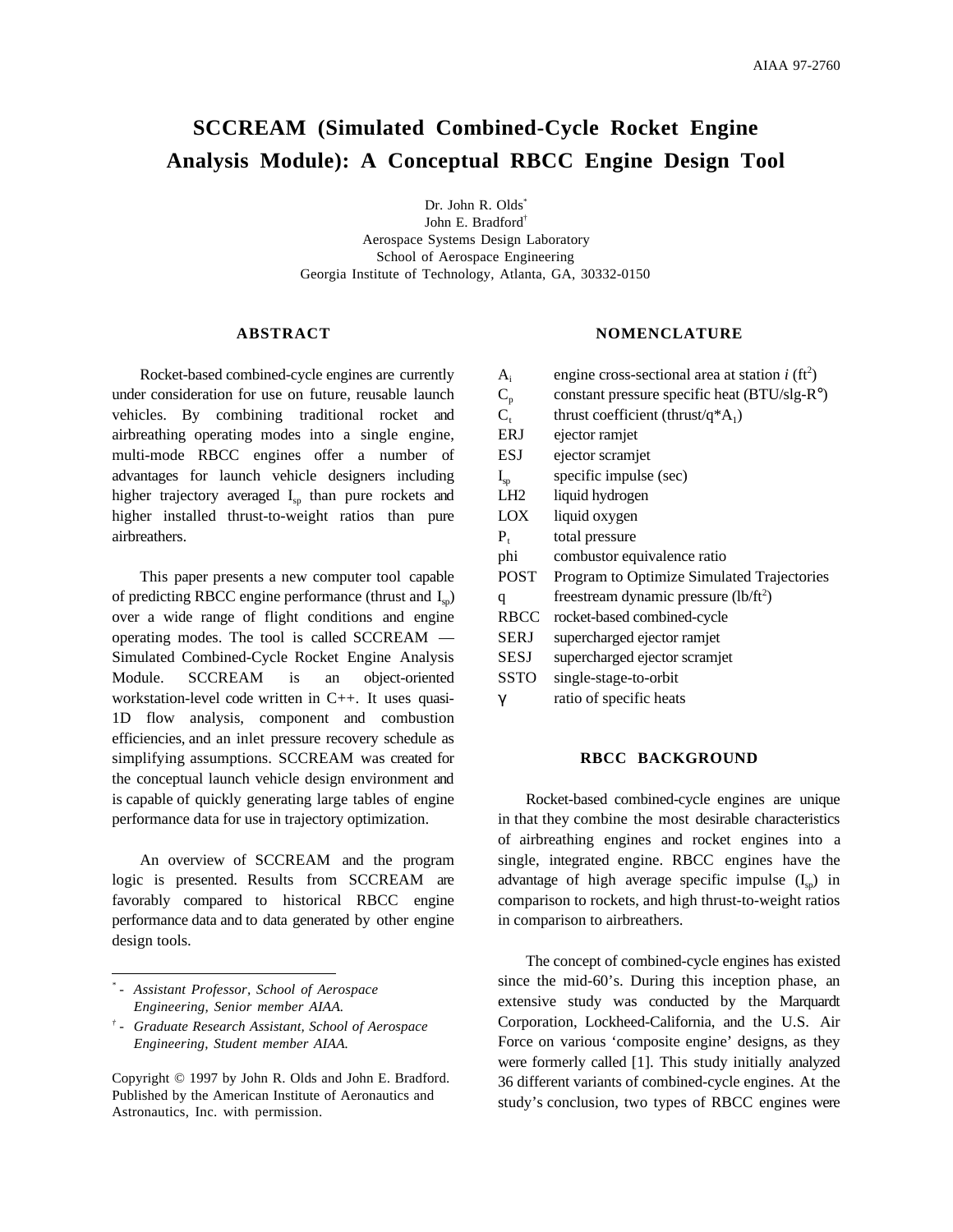

*Figure 1 - Supercharged Ejector Ramjet Engine [ref. 1]*

selected as the most interesting options — a near-term option and a far-term option. The decisions were made based on technological feasibility and resulting performance on a representative two-stage-to-orbit launch vehicle. The two final selections were the Supercharged Ejector Ramjet (SERJ) configuration (figure 1), and the more technically challenging Supersonic Combustion Ramjet with Liquid Air Cycle (ScramLACE) configuration. The SERJ engine configuration is composed of four operating modes: ejector, fan-ramjet, ramjet, and pure rocket. A derivative of the SERJ is the Supercharged Ejector Scramjet (SESJ). This configuration consists of five operating modes, the four from the SERJ and an additional scramjet mode.

During ascent phase, the RBCC engine initially operates in ejector mode. The ejector mode utilizes the rocket primaries (figure 2) as the main source of thrust. Entrained air from the inlet and fuel from the secondary fuel injectors is also burned in the combustor to provide additional thrust. A low-pressure



*Figure 3 - Fan Storage Methods [ref. 2]*

ratio fan, located between the inlet and primary, may also be used. Once significant ram pressure is achieved from the surrounding air, typically occurring around Mach 2 to 3, the rocket primaries are shut off. The fan remains functioning up to about Mach 3, constituting the fan-ramjet mode. At Mach 3, the fan is removed from the flow path or perhaps windmilled in place to as high as Mach 6. Figure 3 shows possible methods for removing the fan from the flow path should that be necessary. The engine operates in pure ramjet mode up to around Mach 6. At Mach 6, depending upon the engine type (SESJ or SERJ), the engine will transition either to scramjet mode or directly to rocket mode. If scramjet mode is available, the engine will continue operating as an airbreather with supersonic combustion up to an optimal transition Mach number. Recent conceptual vehicle designs have suggested transition to pure rocket mode might optimally occur between Mach 10 and Mach 15. While transitioning to rocket mode, the inlet face is closed and the rocket primaries are restarted. Vacuum Isp's in the range of 410-470 seconds are typical values during rocket mode.



*Figure 2 - Rocket Primary [ref. 2]*

# **PREVIOUS RESEARCH**

Engineers in a conceptual RBCC launch vehicle design environment need to be able to assess engine performance at each point in the ascent trajectory. That is, for a given altitude, flight velocity, and engine operating mode, what thrust and  $I_{\text{sp}}$  are produced by the engine? This data is typically used in a trajectory optimization code to determine a minimum fuel flight path to orbit. Figure 4 from reference 3 gives typical RBCC engine  $I_{sp}$ 's for a representative vehicle flight profile.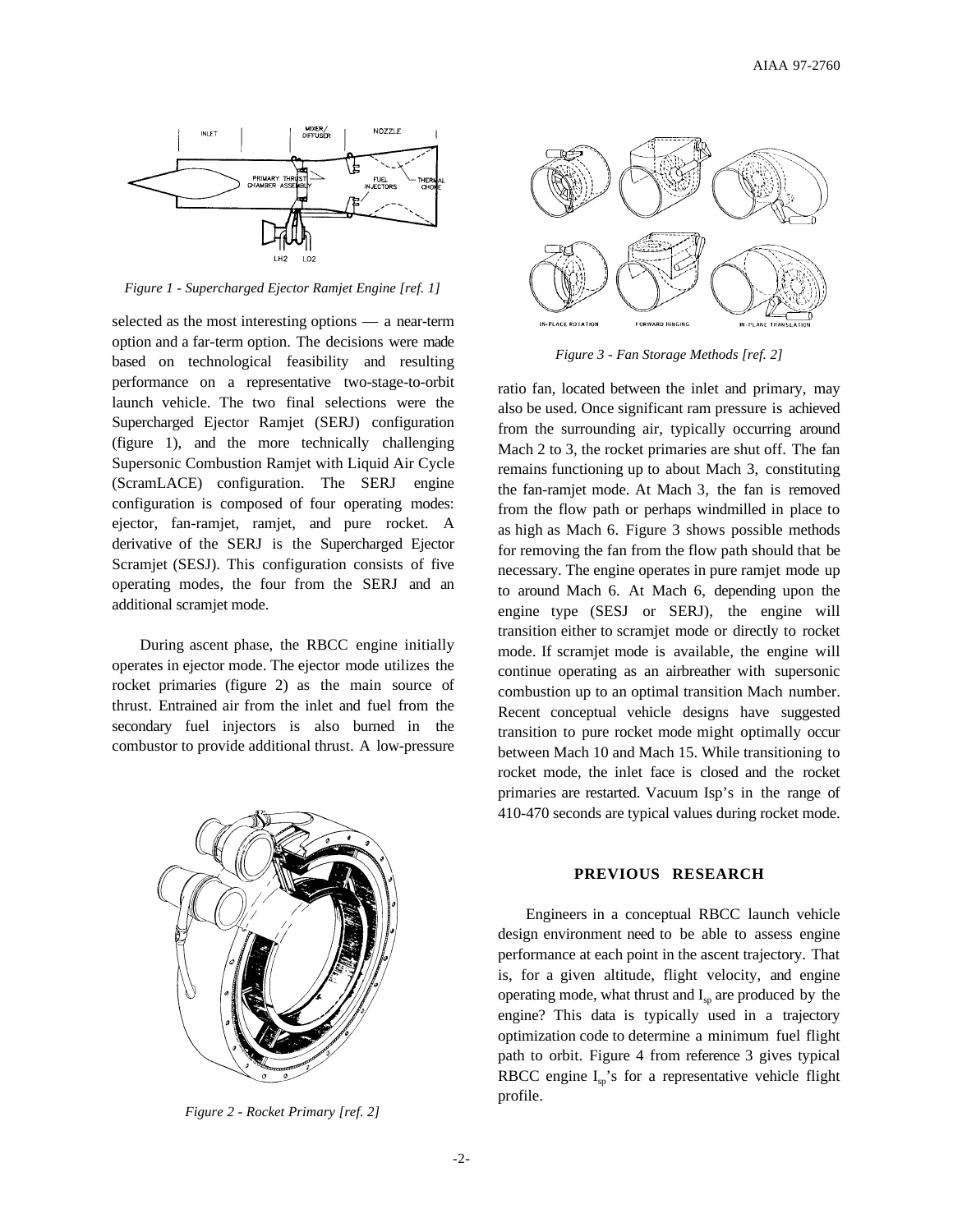

*Figure 4 - Typical RBCC I<sub>sp</sub> Performance [ref. 3]* 

Due to computing speed limitations, the required engine data is commonly generated off-line for a range of expected altitudes and flight speeds. The resultant database is formatted into a tabular form. Data is interpolated from the tables as needed by the trajectory optimization code.

The current engine analysis tool, SCCREAM, is a descendant of tools generated under earlier research efforts. Original research in 1993 resulted in a simple spreadsheet model that was capable of predicting RBCC engine performance in ejector mode only [4]. The original model could also incorporate a supercharging fan if required. The spreadsheet consisted of approximately 2,500 iterative calculation cells to perform the internal engine flow calculations. The spreadsheet generated properly formatted tabular data that could be electronically transferred to a workstation class computer and imported into a popular trajectory optimization program, POST[5].

Subsequent research extended the original spreadsheet model to include fan-ramjet and ramjet modes of operation [6]. The number of iterative spreadsheet cells increased to approximately 10,000. As in the original tool, this spreadsheet produced a properly formatted POST engine table that could be electronically transferred to a workstation for trajectory optimization. Unfortunately, recalculation of this expanded spreadsheet was slow. In addition, for certain initial guesses of flow conditions, the automatic internal spreadsheet iteration was often unstable. That is, the internal pressures, velocity, and Mach number iteration could easily diverge for certain flight

conditions. To remedy the situation, a new standalone RBCC engine analysis tool was developed.

The newest tool, SCCREAM (Simulated Combined-Cycle Rocket Engine Analysis Module), is an object-oriented code written in C++. The code runs on a UNIX workstation, runs a full range of flight conditions and engine modes in under 30 seconds, has more stable internal iteration schemes, and retains the ability to output properly formatted POST engine tables. SCCREAM is not intended to be a highfidelity propulsion tool suitable for analyzing a particular RBCC engine concept in great detail. Rather, it is a conceptual design tool capable of quickly generating a large number of reasonably accurate engine performance data points in support of early launch vehicle design studies.

#### **SCCREAM**

# **Overview**

SCCREAM has the capability to model the performance of four types of LOX/LH2 RBCC engines. One is the configuration identified in the Marquardt study —the supercharged ejector ramjet (SERJ). The other three are the (non-supercharged) ejector ramjet (ERJ), the ejector scramjet (ESJ), and the supercharged ejector scramjet (SESJ). While SCCREAM does not model supersonic combustion directly, scramjet mode data for the latter two engine types is scaled from a previously published database of scramjet performance from NASA - Langley [7].

SCCREAM operates by solving for the fluid flow properties (velocity, temperature, pressure, mass flow rate, gamma, specific heat capacity, etc.) through the various engine stations for each of the engine operating modes. Equations for conservation of mass, momentum, and energy are used. This process is often iterative at a given engine station or between a downstream and an upstream station. The flow properties are calculated using quasi-1D flow equations. Engine cross-sectional area is the only geometry variable along the stream direction. Component inefficiencies are used to simulate losses of total pressure in the mixer and nozzle, and reduced enthalpy in both the rocket primary and main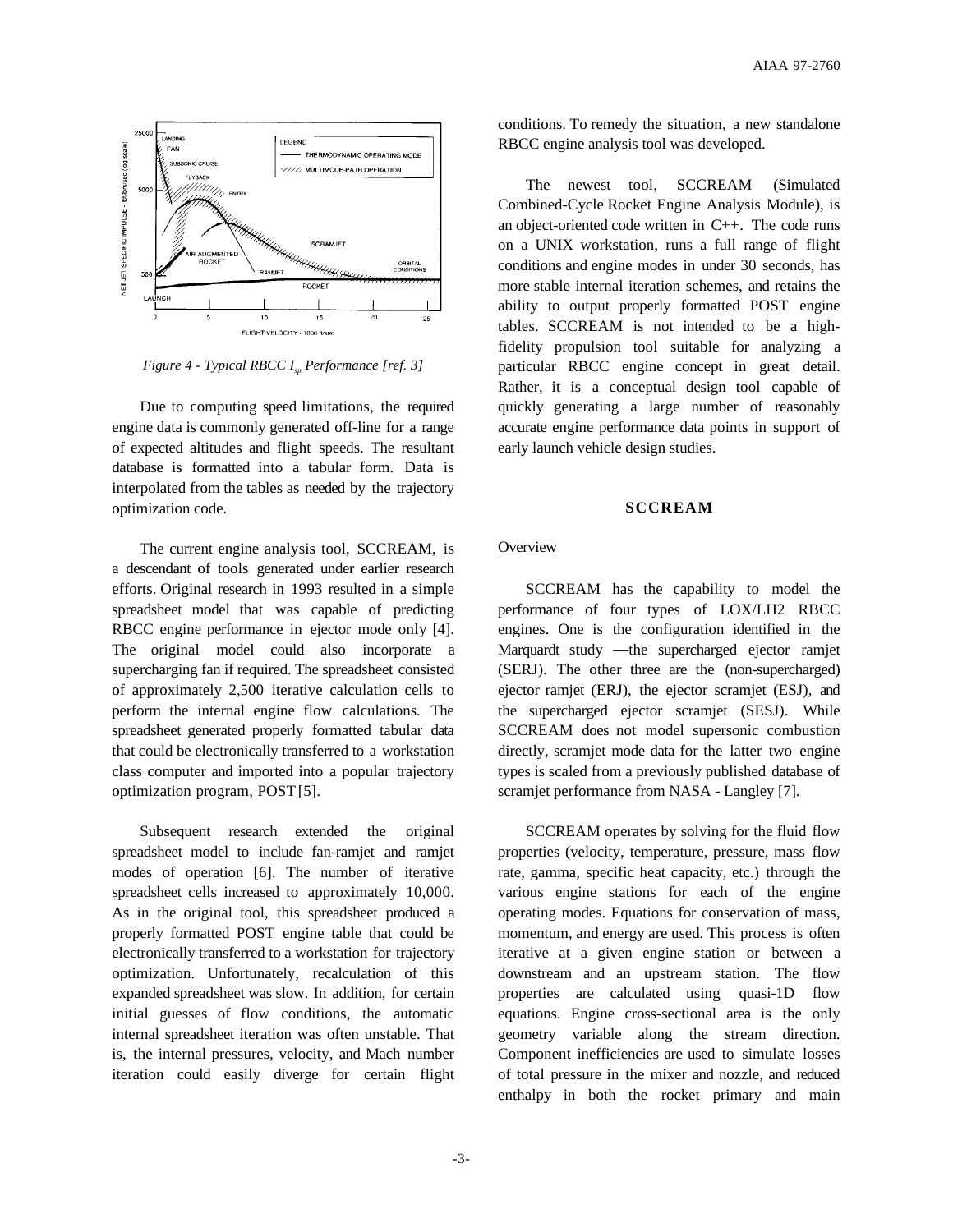combustor. The inlet is simulated by a simple total pressure recovery schedule. Thrust and  $I_{\rm SD}$  are determined using a control volume analysis of the entering and exiting fluid momentum and the static pressures at the inlet and exit planes.

Most internal areas in SCCREAM are determined based on ratios to the inlet/cowl cross-sectional area. Default area ratios are supplied, so typically a user enters only the inlet area. The size of the rocket primary unit is based on a user-entered propellant mass flow rate for the rocket primary. These two independent variables can be varied to produce an engine with a desired sea-level static thrust and secondary-to-primary mass flow ratio. In practice, however, the inlet area is often limited by overall vehicle geometry or shock-on-lip conditions. Optionally, the user can enter a desired sea-level static thrust and inlet area, and SCCREAM will iterate to determine the primary mass flow rate required.

In order to generate a POST engine table, a candidate engine's performance is evaluated over a range of altitudes and Mach numbers. These Mach number and altitude ranges can be set by the user. For example, a ramjet's operational Mach numbers might be set from 2 to 6, with altitude ranges from 30,000 feet to 150,000 feet. Overlapping Mach numbers and altitudes between various operating modes allows POST to select optimum engine mode transition points if desired. Default Mach number and velocity ranges are provided for each mode.

Performance in pure rocket mode is determined using flow equations for a high expansion ratio rocket engine operating in a vacuum. A user-enterable nozzle





*Figure 6 - MIL-E-5007D Inlet Pressure Recovery*

efficiency is used to account for losses associated with the expansion of the primary exhaust through the engine and then onto the aftbody.

# Station Calculations

Figure 5 shows the station numbers and reference locations for a generic RBCC engine used by SCCREAM. Station 1 is the inlet plane of the engine. Freestream flow conditions at station 'infinity' are modified by a single shock wave to simulate the precompression effect of a vehicle forebody on the engine. The forebody shape (wedge or cone) and the forebody angle are entered by the user. Therefore the flow conditions at station 1 are typically not the same as the freestream flight conditions.

From station 1 to station 2, the total pressure recovery through the inlet is determined using a standard Mil-Spec recovery schedule for an inlet terminating with a normal shock (figure 6). Pressure recovery is defined as the total or stagnation pressure at station 2 divided by the total pressure at station 1. If a supercharging fan is present and operating, the total pressure at station 2 is subsequently adjusted by the fan pressure ratio. Typical single-stage fan pressure ratios are 1.3 to 1.5. Total enthalpy from station 1 to station 2 is constant. The mixer is assumed to be of constant cross sectional area, but the flow area at station 2 is reduced by the total exit area of the rocket primaries. That is,

$$
A_2 = A_3 - A_p \tag{1}
$$

*Figure 5 - SCCREAM Station Locations*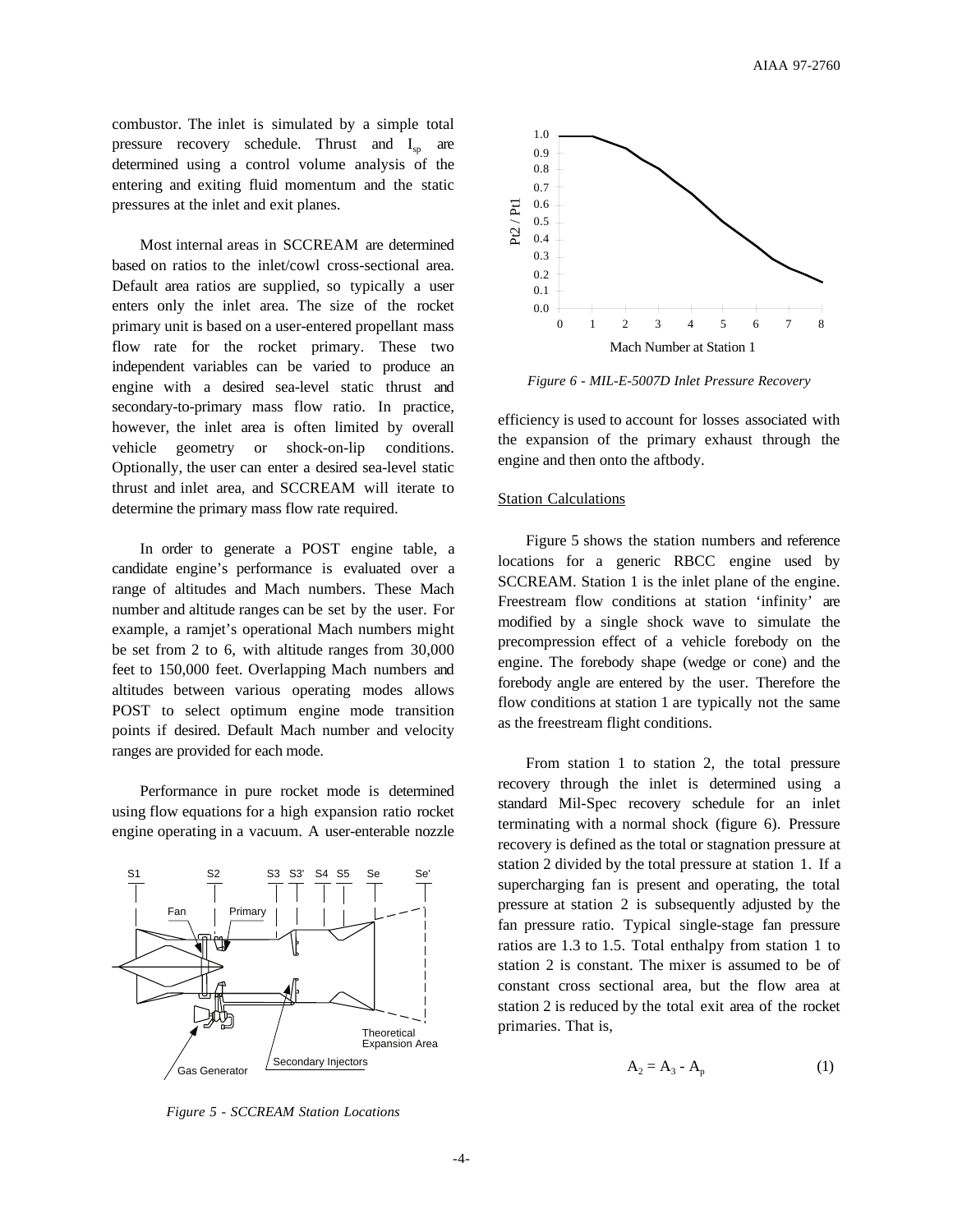where  $A_p$  is a function of the size of the rocket primaries.  $A_2$  is therefore a 'pinch point' in the engine inlet due to the blockage caused by the rocket primary.

In ejector mode, the secondary mass flow (i.e. the mass flow rate of air through the inlet) is determined by the minimum inlet area or 'inlet throat' area. The flow is assumed to be choked at this point. By default, the inlet throat area is assumed to be 25% of the inlet area in ejector mode. Should the combination of rocket exhaust from the primaries and secondary air flow through the inlet exceed that amount which can be passed through the mixer exit  $(A_3)$  for a given flight condition, SCCREAM automatically reduces the inlet throat area and thus the secondary airflow through the engine until the flow is just choked at station 3.

In fan-ramjet and ramjet modes, the default inlet throat area is assumed to be equal to  $A_2$ . That is, the inlet is opened up until the minimum inlet area occurs at the pinch point around the rocket primaries. In this case, the secondary airflow through the engine is either the mass flow rate that can be passed through station 2 or the maximum mass flow rate captured by a wide open inlet area — whichever is less. At flight Mach numbers up to 3 or 4, the secondary mass flow tends to be limited by the pinch point at  $A_2$  (note that the inlet area  $A_1$  must also be reduced in this case). At higher Mach numbers, the secondary mass flow is generally limited by the maximum inlet area and is more typical of standard ramjet analysis.

Knowing total pressure, total enthalpy, secondary mass flow, and area, the solution for the Mach number at station 2 is iterative. For a guessed Mach number, the flow velocity at station 2 can be calculated in two ways — one using the temperature and Mach number (i.e. the definition of Mach number) and the other using pressure, temperature and mass flow rate (i.e. conservation of mass). SCCREAM uses a bisection routine to find the Mach number that drives the difference between the two calculated velocities to zero. For ejector, fan-ram, and ramjet modes, the subsonic solution for Mach number is always selected.

Between stations 2 and 3, the primary rocket exhaust (if present) is mixed with the secondary air from the inlet. SCCREAM assumes that the rocket primaries operate stoichiometrically (LH2/LOX = 1/8 by weight) and that no combustion occurs in the mixer. This is known as the diffusion-thenafterburning cycle. Again, the equations for conservation of mass, momentum, and energy are used to iteratively solve for the static pressure, temperature, and velocity at station 3 using the Mach number as an iteration variable. New primary + secondary flow specific heat  $(C_p)$ , ratio of specific heats (γ), and molecular weight are also calculated at station 3 during the iteration process. Mass averaging techniques are used for  $C_p$  and molecular weight. The primary rocket mass flow rate (set by the user), the exhaust velocity, enthalpy, and pressure, the primary exit area, and the secondary flow conditions at station 2 are all knowns in the station 3 iteration process. As previously mentioned, if the total mass flow rate in ejector mode is too large to be passed through station 3, the inlet throat area is reduced until the flow is just choked at station 3. The total pressure calculated at station 3 after the solution has converged is multiplied by a mixer efficiency to account for viscous losses, etc.

The flow undergoes a simple isentropic expansion from station 3 to station  $3'$  — just before the secondary fuel injectors. The combustor is assumed to be constant area. Therefore,

$$
A_{3'} = A_4 \tag{2}
$$

The combustor area is input by the user as a ratio to the mixer area  $(A_4/A_3)$ . The mixer ratio is specified as a ratio to the inlet area  $(A_1/A_3)$ . Default area ratio values are provided.

The combustor operates at a user-defined maximum equivalence ratio, phi. Phi is the actual fuel-to-air ratio divided by the stoichiometric fuel-to-air ratio. A phi of 1 indicates stoichiometric combustor operation. For a given phi, SCCREAM uses the conservation equations for heat and mass addition in a 1-D flow to determine the exit conditions from the combustor (station 4). As with other stations, these equations require an iterative solution. The combustion of hydrogen fuel with atmospheric oxygen is modeled as a heat release based on the fuel flow rate and the heat of reaction. An efficiency is included on the heat of reaction. Combustion is assumed to be complete and one way.  $O_2$ ,  $H_2$ ,  $H_2O$ , and  $N_2$  are the only valid combustion species. A phi  $= 1$  therefore results in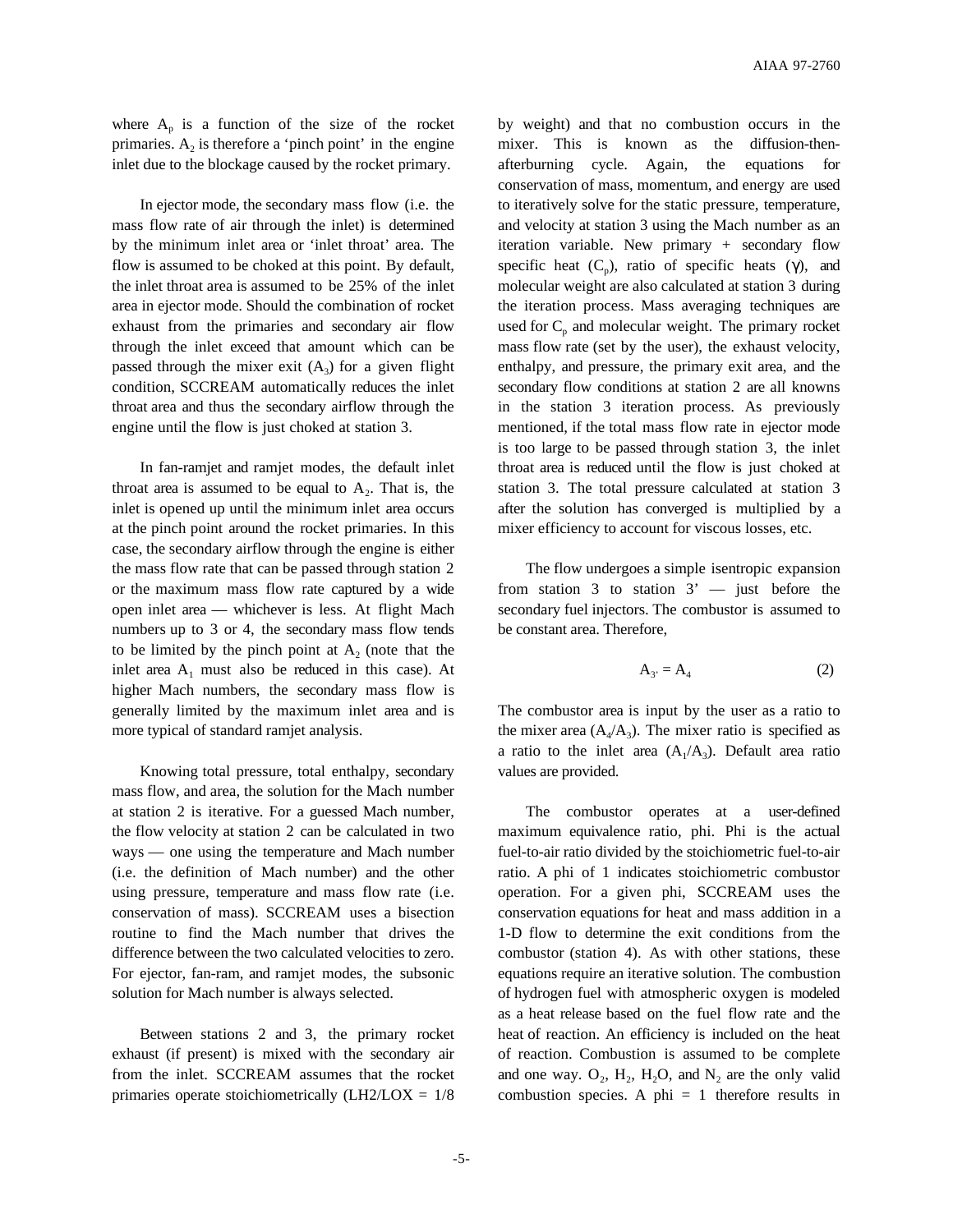

*Figure 7 - SCCREAM Execution and Data Flow*

only H<sub>2</sub>O and N<sub>2</sub> products of combustion. A new γ,  $C_p$ , and molecular weight are also calculated at station 4.

If the user-input maximum phi results in a mass flow rate that cannot be passed through the combustor exit, SCCREAM automatically reduces phi at that flight condition until the flow is just choked at station 4. This typically occurs at the lower Mach numbers in fan-ramjet and ramjet modes.

The total pressure entering the nozzle (just past station 4) is reduced by a nozzle efficiency to account for viscous losses in the nozzle. Otherwise, the chemistry of the nozzle is assumed to be frozen at the composition exiting the combustor. The nozzle is a simple converging-diverging nozzle that expands the flow to supersonic speeds. At lower altitudes, the nozzle expands the flow to atmospheric pressure (ideal expansion). At higher altitudes, nozzle expansion is limited by a maximum exit area and the flow is often underexpanded. SCCREAM allows a user to model the effect of vehicle aftbody expansion by including a 'maximum theoretical expansion area' that increases with altitude. The rate at which the theoretical exit area increases and it's maximum value are user inputs. The exit pressure, exit velocity, and exit mass flow rate are used in a control volume equation along with the inlet conditions to determine the overall engine thrust,

thrust coefficient  $(C_t)$ , and  $I_{sp}$ . Thrust coefficient in the airbreathing modes is defined as,

$$
C_t = \frac{\text{Thrust}}{q * A_1} \tag{3}
$$

where  $A_1$  is a fixed constant (the inlet area).  $C_t$  is a common way to non-dimensionalize engine thrust to enable parametric scaling by inlet size and flight path.

#### **Program Execution**

Figure 7 is a flowchart that describes the general execution logic of SCCREAM. The flow diagram begins with the 'Execute SCCREAM' block and proceeds through each operational mode of the engine, with a few contingencies depending upon the engine configuration selected. Worth noting is the 'flow equations database' block. This block represents a C++ class object that contains all the necessary equations to determine temperatures, pressures, Mach numbers, etc. at each station inside the engine. The equations in this shared database are used in determining performance in the ejector, fan-ramjet, and ramjet modes. The use of C++ and the class construct eliminates the need for excessive variable passing, as all variables are contained in a common area accessible by each other. This feature makes SCCREAM easy to read, debug, and modify.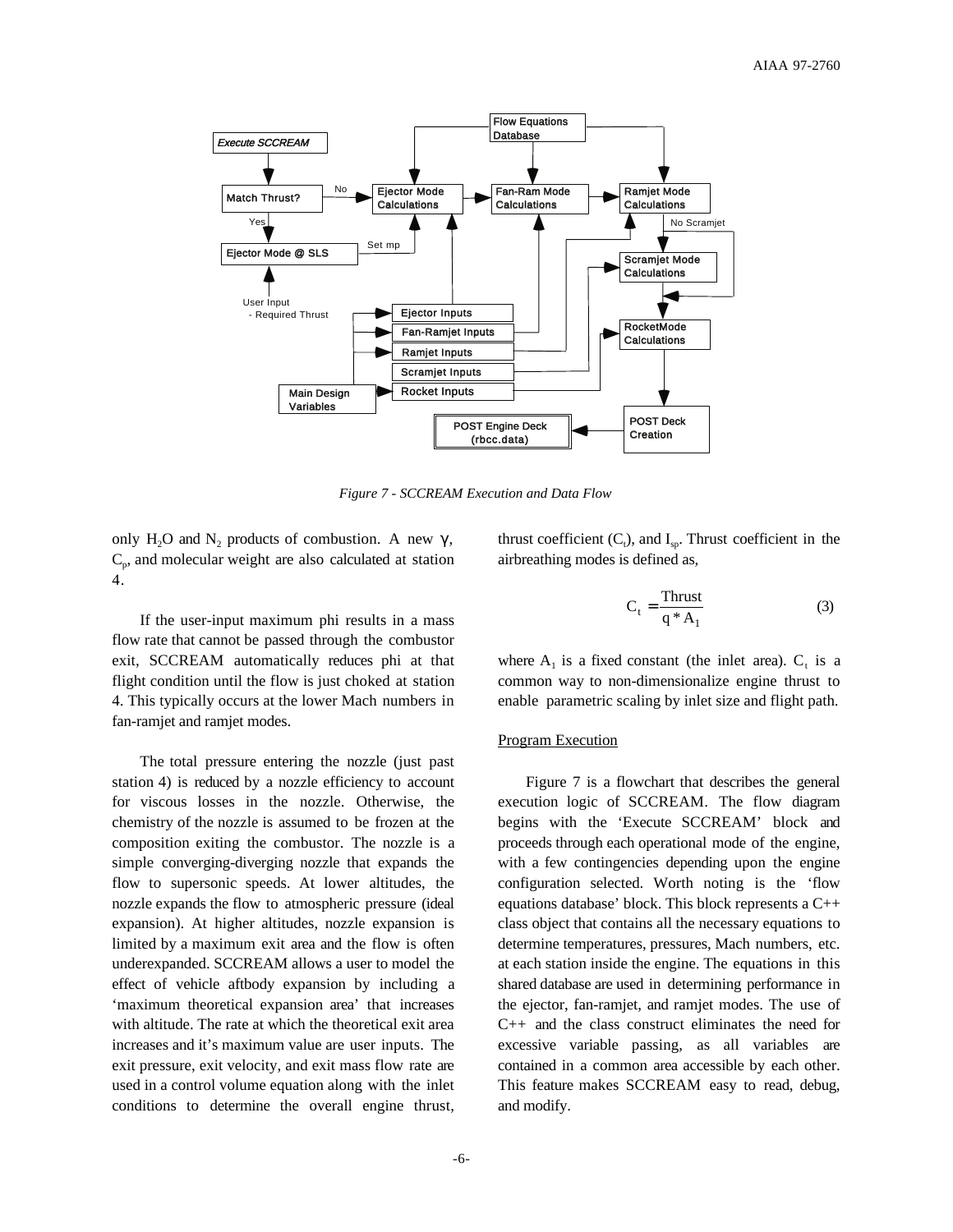Note that the flowchart also includes a block labeled 'scramjet'. While SCCREAM does not analyze supersonic combustion directly, a previously published scramjet performance database [7] generated at NASA - Langley has been included in SCCREAM for creating engine performance tables for scramjet-capable SESJ and ESJ RBCC engines. This existing data consists of a table of scramjet  $I_{sp}$  and  $C_t$  vs. Mach number. It is linearly scaled to provide a smooth transition from SCCREAM's Mach 5 ramjet data at each altitude. That is, for scramjet engines, SCCREAM is used to generate ramjet values for  $C_t$  and  $I_{sp}$  up to Mach 5 for various altitudes. Then the NASA scramjet data is scaled up or down and appended to the SCCREAM data *at each altitude* so that no discontinuity occurs in  $C_t$  or  $I_{sp}$ , but the trends in the NASA data are maintained.

#### SCCREAM Input and Output Files

SCCREAM operates either as a standalone executable code or as a contributing analysis in a larger design process. User input data is read from several files. Each engine mode has its own input file which

| Primary_Flow_Rate | 216.0 LBM/S |
|-------------------|-------------|
| Number Throttles  |             |
| Throttle_Setting1 | 1.0         |
| Forebody_Shape    | CONE        |
| Fan Po Ratio      | 1.0         |
| Area Inlet        | $30.0$ ft2  |
| Equivalence Ratio | 1.0         |
|                   |             |
|                   |             |
| eta Mixer         | 0.98        |
| eta Combustor     | 0.95        |
| eta Nozzle        | 0.98        |
|                   |             |

*Figure 8 - Sample Common Input File*

| I\$tblmlt genv6m=577.8,          |  |  |  |
|----------------------------------|--|--|--|
| $tvc1m=5, tvc2m=1, tvc3m=1,$     |  |  |  |
| S                                |  |  |  |
| 0,                               |  |  |  |
|                                  |  |  |  |
| 0.80351.4                        |  |  |  |
| 0.25, 78268.2,                   |  |  |  |
| 0.50, 81398.3,                   |  |  |  |
|                                  |  |  |  |
|                                  |  |  |  |
|                                  |  |  |  |
|                                  |  |  |  |
| 6. 2611.57.                      |  |  |  |
| <b>Send</b>                      |  |  |  |
| l\$tab table=4hae2t,0,150 \$     |  |  |  |
| l\$tab table=4hae3t,0,88.1674 \$ |  |  |  |
|                                  |  |  |  |
|                                  |  |  |  |

*Figure 9 - Sample Output (POST Engine File)*

contains that particular mode's requested Mach number and altitude ranges. A common input file for the main design variables (figure 8) is used by all modes except for scramjet. Included in this file are the primary flow rate, engine geometry, and station efficiencies. After each engine mode has been analyzed, a properly formatted POST engine file (figure 9) and additional data analysis files are created. SCCREAM runs very quickly. 100 different flight conditions and operating modes can be analyzed in about 30 seconds on a Silicon Graphics Indigo<sup>2</sup> workstation.

#### **RESULTS**

#### Reference Vehicle

To compare the RBCC engine data generated by SCCREAM to data available from other sources, a test case vehicle was adopted. Figure 10 shows a packaging view of the Hyperion launch vehicle. Hyperion is an advanced single-stage-to-orbit (SSTO) launch vehicle currently being investigated by students in the Aerospace Systems Design Laboratory at Georgia Tech. The vehicle is fully reusable and takes off and lands horizontally. It uses five LOX/LH2 ejector scramjet (ESJ) RBCC engines for primary propulsion. Small rocket engines are provided on the top of the aftbody to provide trim on ascent. The forebody has a conical lower surface with a 10° cone half angle and a shallow elliptical upper surface.



*Figure 10 - Hyperion SSTO Launch Vehicle*

Hyperion is capable of powered landing and selfferry using four small hydrocarbon-fueled ducted fans mounted under the wings. These engines are protected by a retractable inlet cover during ascent and entry.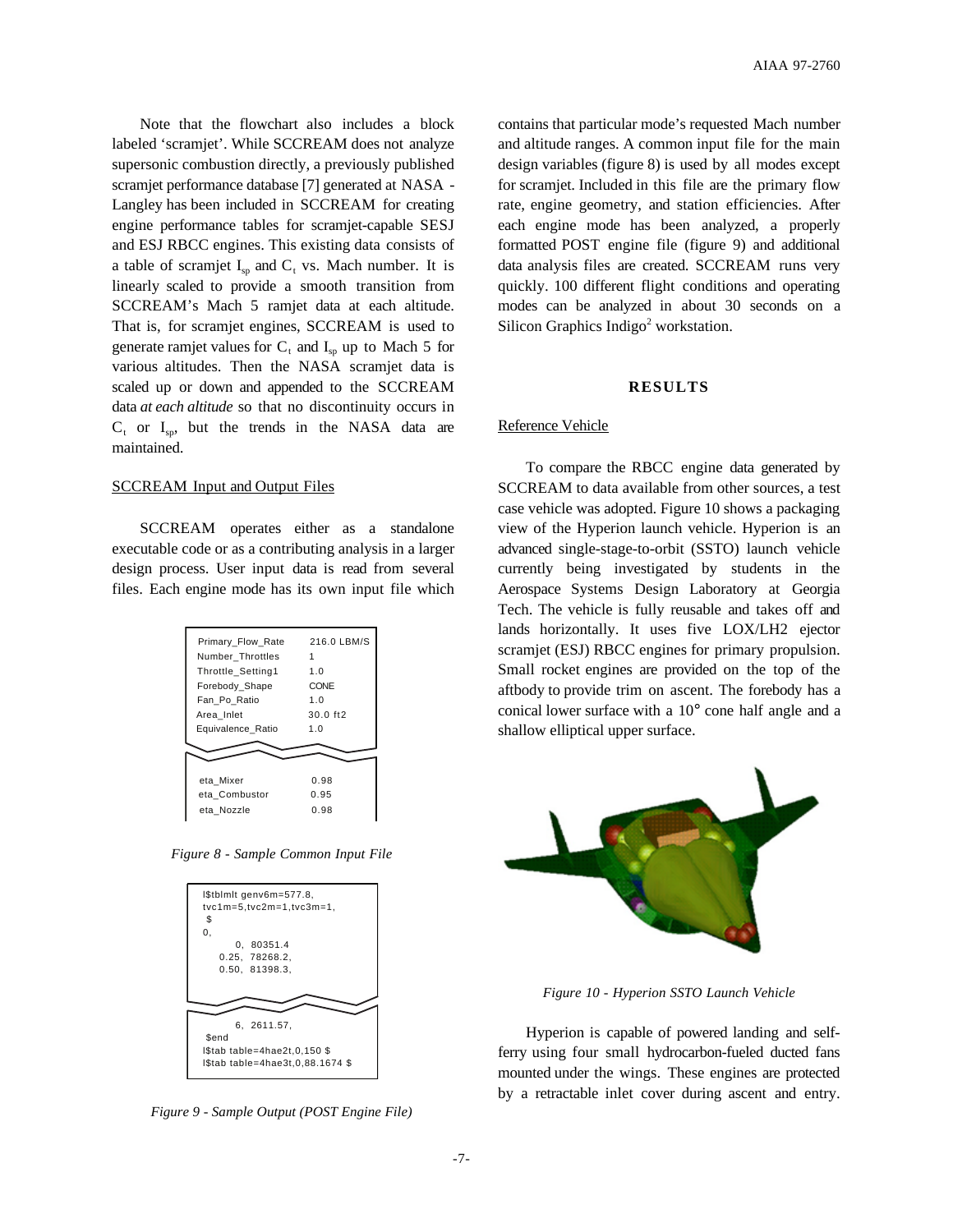

*Figure 11 - Hyperion Ascent Trajectory*

Hyperion is designed to deliver 10,000 lb to the International Space Station (220 nmi. x 220 nmi. x 51.6°) from Kennedy Space Center. It is unpiloted and could be operational by the year 2010. In ramjet and scramjet modes, the vehicle flies a constant dynamic pressure boundary trajectory of 1,500 psf (figure 11). Transition from scramjet mode to pure rocket mode occurs at Mach 10.

Table 1 summarizes the per engine ESJ engine characteristics for each of the five RBCC engines on the Hyperion. Note that the combination of required sea-level static thrust and fixed inlet area resulted in an ejector mode primary mass flow rate of 216 lbm/s. A pure rocket mode vacuum  $I_{\rm sn}$  of 462 sec. was assumed.

| inlet area, A.            | $27 \text{ ft}^2$   |  |  |
|---------------------------|---------------------|--|--|
| 'pinch point' area, A,    | 8.24 $ft^2$         |  |  |
| mixer area, $A_3$         | 11.25 $ft^2$        |  |  |
| combustor area, $A_4$     | $22.5 \text{ ft}^2$ |  |  |
| maximum exit area         | $95 \text{ ft}^2$   |  |  |
| required sea level thrust | 92,650 lb           |  |  |
| nominal maximum phi       | 1.0                 |  |  |

*Table - 1 Hyperion (Reference) ESJ Engine Data*

SCCREAM was run to generate engine performance data sets in ejector mode (from Mach 0 to Mach 3) and ramjet mode (from Mach 2 to Mach 6) over a range of altitudes for the reference engine. A second data set for a maximum phi  $= 0.6$  was also generated. NASA - Langley scramjet data was scaled



*Figure 12 - Ejector Mode I<sub>sp</sub> Results* 



*Figure 13 - Ejector Mode Thrust Results*



*Figure 14 - Ramjet Mode I<sub>sp</sub> Results* 

and appended to the ramjet data between Mach 5 and Mach 10 as previously described.

Figures 12 and 13 show a sample of the data set generated for ejector mode. Note the expected improvement in ejector  $I_{\text{sp}}$  and thrust as the vehicle accelerates (increases secondary flow rate). However, this augmentation effect is reduced at higher altitudes.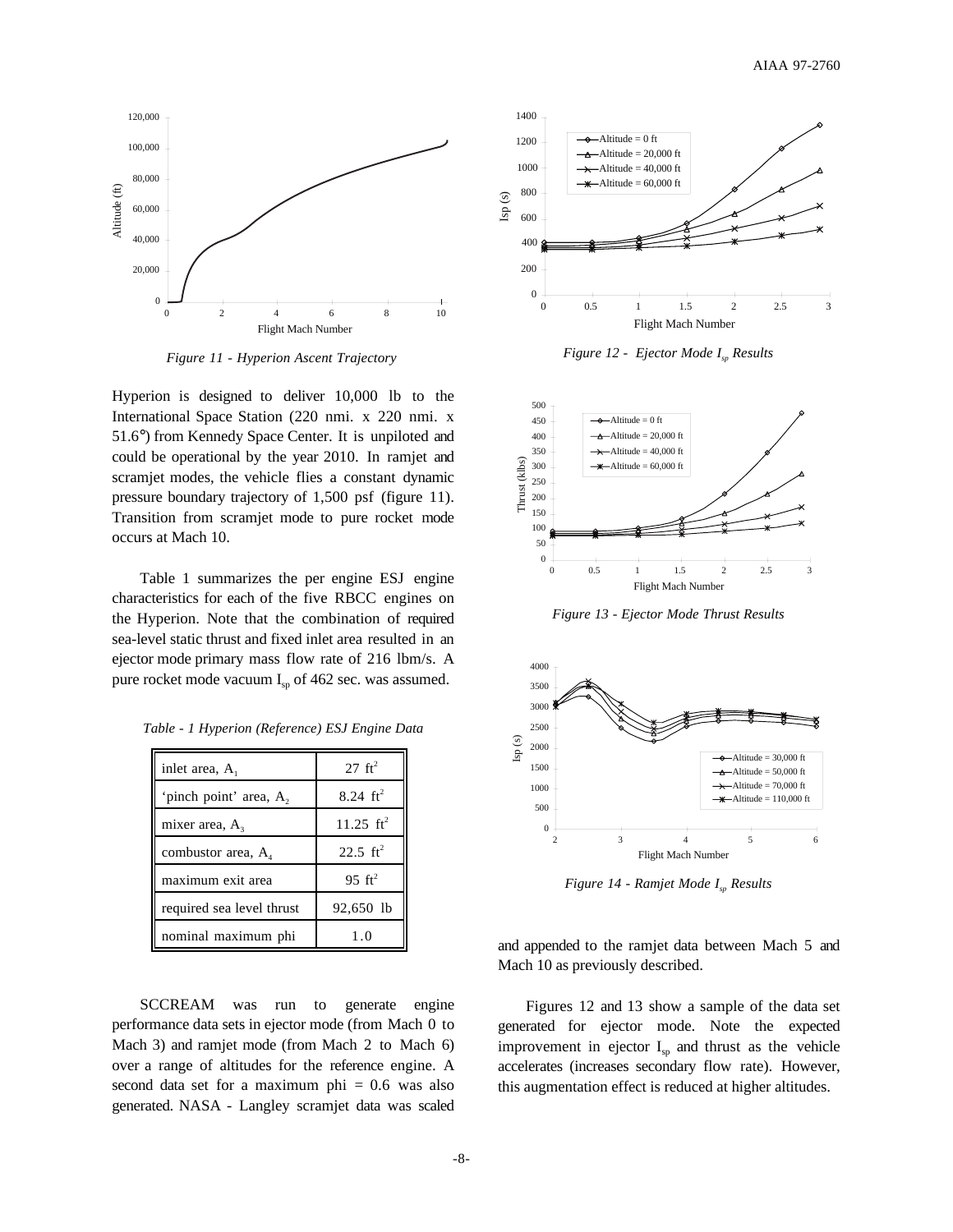

*Figure 15 - Ramjet Mode C<sub>t</sub> Results* 

SCCREAM generated data for ramjet mode  $I_{sp}$  and thrust coefficient are shown in figures 14 and 15. Note the unusual behavior in  $I_{\text{sp}}$  around Mach 3. As expected, the  $I_{\rm sn}$  rises between Mach 2 and Mach 2.5 as thrust increases due to increased total pressure and secondary mass flow rate through the engine. However at around Mach 2.5, the  $I_{sp}$  unexpectedly begins to decline. A more detailed investigation of the results indicated that this decline is a result of secondary mass flow being limited by the area at station  $2$  — the inlet pinch point. As flight Mach number rises, the total pressure losses through the inlet increase, but in this case, the increase in secondary mass flow rate through the engine is slow to offset the losses. This effect is also evident in figure 15 as a smaller increase in  $C<sub>t</sub>$ between Mach 2.5 and 3.

Between Mach 3 and 4, the limitation on engine secondary mass flow rate switches to become limited by the inlet area (like a more traditional ramjet), but the combustor would choke at the user-input phi  $=$ 1.0. SCCREAM has automatically throttled phi in this range. The result is a temporary increase in  $I_{sp}$ around Mach 4.  $I_{sp}$  and  $C_t$  behavior beyond Mach 4.5 is more typical of a ramjet with a phi  $= 1$  and secondary mass flow rate limited by inlet area. Note that the effect of increased thrust coefficient with increasing altitude is primarily due to the increasing theoretical (aftbody) exit area as the vehicle ascends.

Using the  $phi = 1$  SCCREAM data set, thrust and Isp were calculated along a reference trajectory for Hyperion. Engine performance was determined at each altitude. Typical engine station flow values at two points along the reference trajectory are shown in table 2. It is important to note that a SCCREAM *data set* is not associated with a particular flight path, but is a

#### *Table 2 - Sample SCCREAM Station Results*

Ejector Mode for Reference Hyperion SSTO

| Flight $M=0.5$ Phi=1.0          |       |       |        |        |
|---------------------------------|-------|-------|--------|--------|
| Area $(ft^2)$                   | 27.0  | 8.24  | 22.5   | 17.3   |
| Local Mach Number               | 0.50  | 0.57  |        | 1.51   |
| Velocity (fps)                  | 558.1 | 636.5 |        | 5290.1 |
| Total Pressure $(lb/in^2)$      | 17.7  | 17.7  | 50.8   | 50.8   |
| Total Temperature $(R^{\circ})$ | 544.6 | 544.6 | 5544.7 | 5544.7 |

Ramjet Mode for Reference Hyperion SSTO

| Flight $M=3.5$ Phi=1.0          | ు     |      |      | $\mathbf{S}_{s}$ |
|---------------------------------|-------|------|------|------------------|
| Area $(ft^2)$                   | 27.0  | 8.24 | 22.5 | 44.3             |
| <b>Local Mach Number</b>        | 3.02  | 0.63 | 0.90 | 2.08             |
| Velocity (fps)                  | 3278  | 1083 | 2488 | 4870             |
| Total Pressure $(lb/in^2)$      | 100.4 | 78.2 | 45.3 | 45.3             |
| Total Temperature $(R^{\circ})$ | 1345  | 1345 | 3446 | 3446             |

range of thrust and  $I_{sp}$  vs. Mach number and altitude. Flying an optimum trajectory though the data set results in a specific history of  $I_{sp}$  and  $C_t$  (or thrust) vs. Mach number.

#### Comparison with Other Engine Performance Data

To validate the thrust,  $C_t$ , and  $I_{sp}$  values generated by SCCREAM, the results have been compared to engine data from other sources. The early Marquardt study [1] (referred to as NAS7-377 on the following figures) contains extensive RBCC engine performance data including ERJ ramjet and ESJ scramjet mode thrust and  $I_{sp}$  for a vehicle flying along a 1500 psf dynamic pressure boundary. The NAS7-377 data used in this paper is for an 8° half-angle wedge. The ERJ thrust data was converted to  $C_t$  using an 82 ft<sup>2</sup> inlet area and  $q = 1500$  psf. The ESJ data used a 100 ft<sup>2</sup> inlet area.

A study of RBCC engines performed in 1988 by the Astronautics Corporation for the U.S. Air Force [3] contains  $C_t$  data for a scramjet and complete  $I_{sp}$  data for a ESJ engine over a 1500 psf trajectory. In the reference,  $C_t$  data is tabulated directly and does not have to be calculated from a known thrust. Although the vehicle baselined in that study was a 10° half-angle cone, the available tabulated  $I_{\rm{sn}}$  data in the reference is for a 6° half-angle wedge.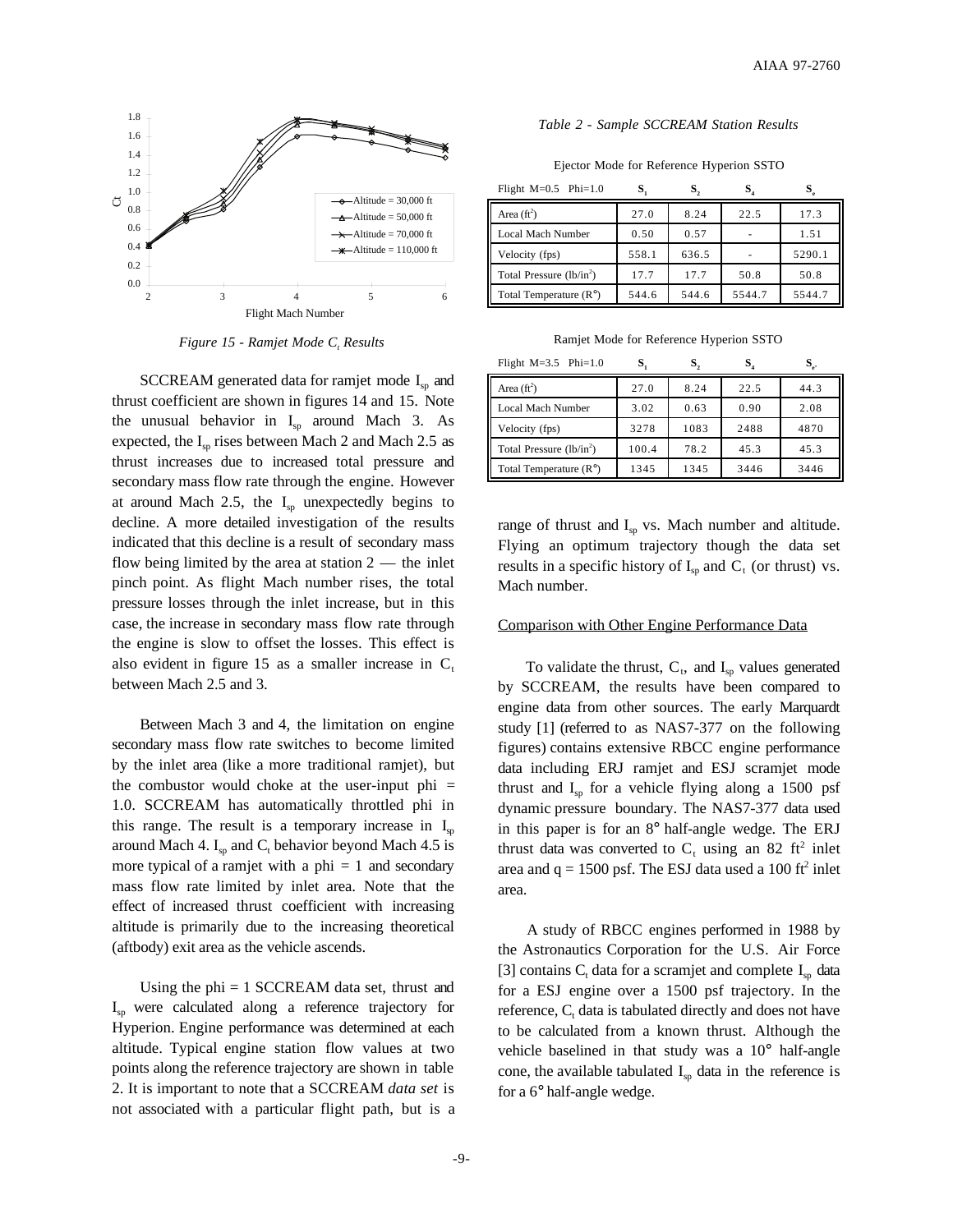

*Figure 16 - Isp Comparison Data (group 1)*



*Figure 17 - C<sub>t</sub>* Comparison Data (group 1)

The effect of forebody precompression on an RBCC engine is not insignificant. Larger forebody angles tend to generate more thrust, but have a slightly lower  $I_{\rm so}$ . In addition, internal geometry areas and assumptions will certainly cause differences between data sets. However, the data from NAS7-377 and the Astronautics study are thought to provide a reasonably good comparison for SCCREAM appled to the Hyperion trajectory.

Figure 16 shows the engine  $I_{sp}$  for the two SCCREAM cases, the NAS7-377 ERJ and ESJ data, and the Astronautics study data for an ESJ. Figure 17 shows comparison data for  $C_t$  in ramjet and scramjet modes.  $C_t$  provides a better comparison in airbreathing modes than overall thrust due to the differences in reference vehicle size among the data sets.

Comparison of  $I_{sp}$  in figure 15 indicates good agreement in ejector mode and scramjet modes. However, SCCREAM yields a slightly lower  $I_{\rm{sp}}$  in ramjet mode than the comparison data. It is thought that this effect is caused by the small  $A_2$  in the

Hyperion engine and it's effect on limiting secondary mass flow rate at those Mach numbers. However, work is continuing to verify this conclusion. The SCCREAM thrust coefficient data in figure 17 is nicely bounded by the two comparison sets. Compared to the  $I_{sn}$  results, the larger differences among the  $C_t$ data sets are probably due to different internal engine geometries and forebody precompression assumptions as previously discussed.

#### Comparison with Other Engine Analysis Codes

A comparison also was made to evaluate SCCREAM against other engine performance codes. SRGUL is the engine performance tool used to generate the NASA - Langley ramjet and scramjet performance data in reference 7. SRGUL is a higher fidelity code than SCCREAM, but is more time consuming to set up and run. It uses oblique shock solutions in the inlet, a marching solution for reacting flow through the combustor, and a method of characteristics solution for the nozzle. Viscous effects due to boundary layer growth are handled throughout. To achieve this extra detail, each engine flight condition requires significant setup and validation time. SRGUL is typically used in a *preliminary* design effort where the vehicle, engine geometry, and the flight profile are better established rather than in the *conceptual* environment for which SCCREAM was developed.

Note that the SRGUL data from reference 7 is also the data internally scaled by SCCREAM to predict scramjet performance above Mach 5. However, the SRGUL data presented in the following charts is the raw data (unscaled) from reference 7 for both ramjet and scramjet modes. The SRGUL data was generated for a 5° half angle cone. However, it is not for an RBCC engine. That is, the engine is a straight dual-mode ramjet/scramjet. There are no rocket primaries in the flow and therefore no pinch point in the inlet.

RAMSCRAM [8] is a ramjet and scramjet analysis tool developed by the NASA - Lewis Research Center. It is also capable of modeling ejector mode. RAMSCRAM is similar to SCCREAM, in that it was created for use in the conceptual design environment. It uses a pressure recovery through the inlet (or a kinetic energy efficiency) and quasi -1D flow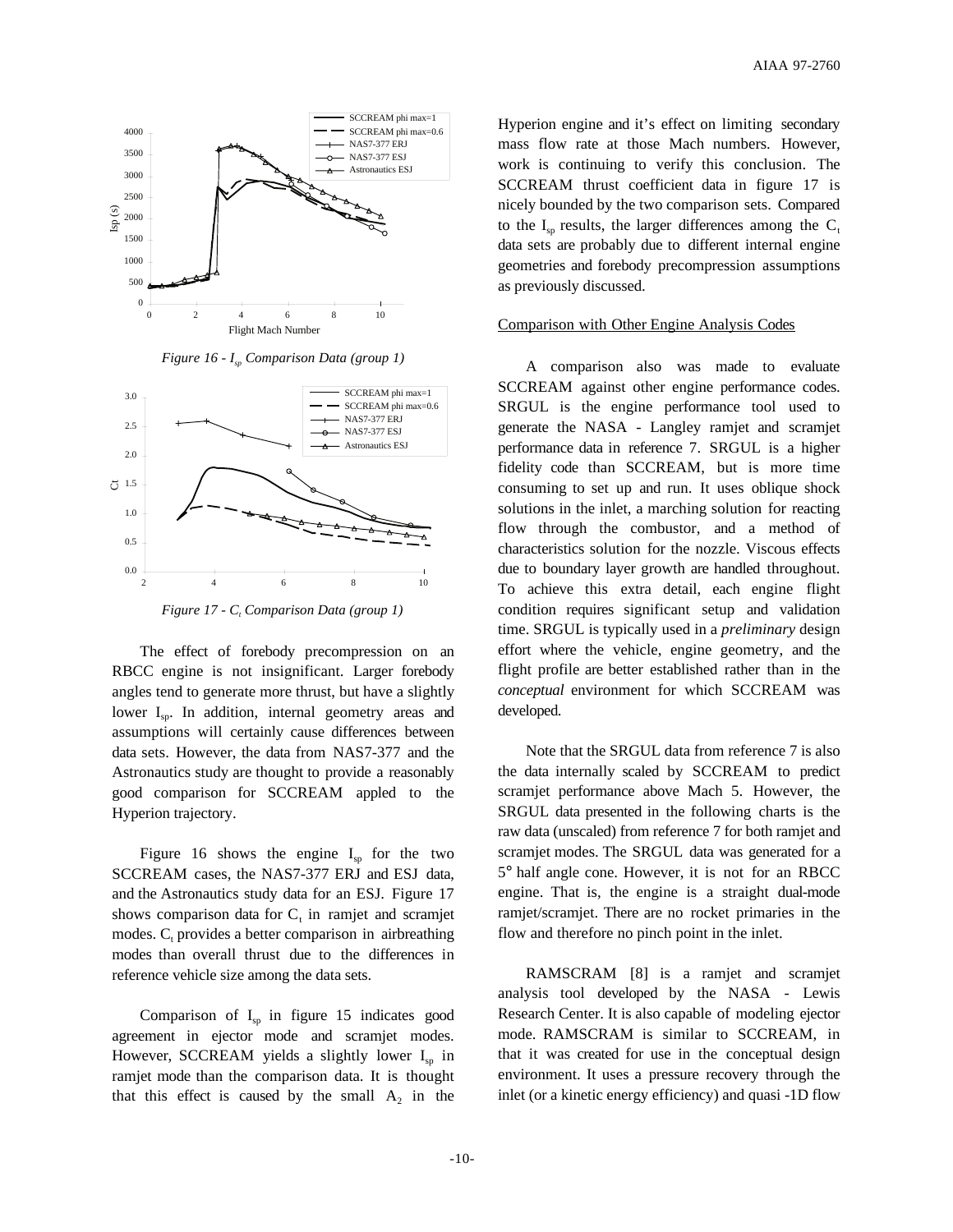throughout. The combustion model in RAMSCRAM is more detailed than that used in SCCREAM, and accounts for equilibrium chemistry. That is, the composition of the flow leaving the combustor is a function of chemical equilibrium determined from pressure and temperature. Recall that SCCREAM assumes the reaction is complete and that only major constituents are produced in the combustor. The combustor area in RAMSCRAM can be constant or increasing.

RAMSCRAM does not automatically adjust phi or secondary mass flow rate if there is a choking problem in the engine (the user must correct the error manually), but it does have a feature to vary station area as needed to pass the mass flow (called engine design mode). The code can run a number of flight conditions at once, but the output is not formatted as a POST engine input table and must be post-processed. Typically, RAMSCRAM is run only for points along a predetermined flight path, rather than creating a broad data set over a range of Mach numbers and altitudes. RAMSCRAM is written in FORTRAN.

RAMSCRAM was used (by the authors) to model the reference Hyperion engine geometry and to predict engine thrust and  $I_{\rm{sp}}$  at several points along the reference 1500 psf flight path. In ramjet mode, RAMSCRAM used the same inlet pressure recovery as that used by SCCREAM (figure 6). In scramjet mode, RAMSCRAM used a 98.5% inlet kinetic energy efficiency. The engine mixer area, pinch point area, and combustor areas according to table 1 were kept constant in RAMSCRAM. Inlet throat area and combustor phi were adjusted according to the same logic used by SCCREAM as necessary to prevent choking. Precompression effects for a 10° cone and aftbody expansion benefits were also included.

Figures 18 and 19 compare the SCCREAM results to SRGUL and RAMSCRAM for the Hyperion trajectory. The SRGUL data is for  $phi = 1$ . The RAMSCRAM data is for a maximum phi  $= 1$ . When running RAMSCRAM, the secondary mass flow rate (pinch point) and phi (combustor) both had to be reduced to prevent choking in ramjet mode at Mach 3. The phi also had to be reduced to prevent combustor choking in scramjet mode at Mach 6.

With the exception of the dip in the SCCREAM data around Mach 3, the SRGUL data and the SCCREAM data compare favorably in  $I<sub>sn</sub>$ . Recall that SCCREAM and RAMSCRAM model a pinch point area due to the rocket primary and the SRGUL data does not. The RAMSCRAM  $I_{sn}$  data bounds the other two sets but at a somewhat higher than expected margin of error. However, the  $I_{sn}$  trends for all three codes appear to be similar. Note the sharp transition from subsonic to supersonic combustion operation predicted by RAMSCRAM. A smooth transition between modes was not modeled, rather the entire internal flow was either subsonic or supersonic.

 $SCCREAM$  and  $SRGUL$   $C<sub>t</sub>$  results compare well. As expected, the SCCREAM  $phi = 1$  results are slightly higher than the SRGUL data due to the benefits of extra forebody compression (a cone half angle of 10° vs. 5° for SRGUL). The effects of limited secondary mass flow at the pinch point and a throttled phi to prevent choking in the constant area combustor are clearly evident in the downturns in  $C_t$  for



*Figure 18 - I<sub>sp</sub> Comparison Data (group 2)* 



*Figure 19 - C<sub>t</sub> Comparison Data (group 2)*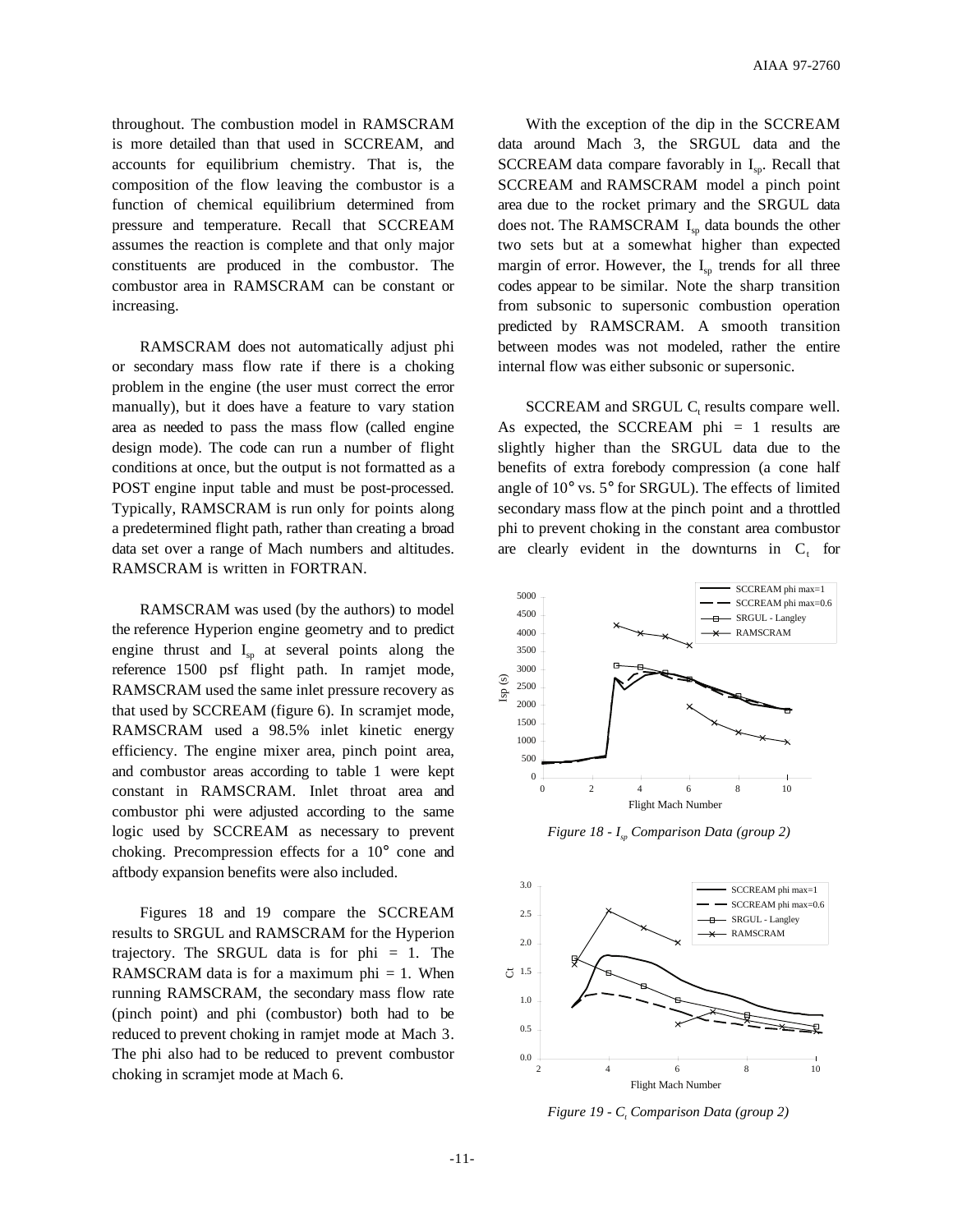SCCREAM and RAMSCRAM at Mach 3 and for RAMSCRAM's supersonic flow result at Mach 6. Recall that there is no pinch point in the SRGUL data and there is no downturn of  $C_t$  at Mach 2.

The higher thrust coefficient predicted by RAMSCRAM in ramjet mode is almost certainly causing the higher  $I_{\rm sn}$  also seen in figure 18. Work is continuing to identify the cause of this discrepancy, but it is likely due to differences in the combustor model between SCCREAM and RAMSCRAM.

## **CONCLUSIONS**

An analysis tool for predicting RBCC engine performance has been developed and is well suited for use in the conceptual launch vehicle design environment. SCCREAM uses a quasi-1D engine analysis method to predict engine  $I_{\rm{sn}}$  and thrust over a wide range of flight conditions. The code outputs a properly formatted engine table for use in an industry standard trajectory optimization code, POST. Among the conclusions drawn in this paper are the following:

1. Written in C++ and running operating on a UNIX workstation, SCCREAM is a significant improvement over it's spreadsheet-based predecessors in terms of speed, stability, and flexibility.

2. SCCREAM was easily integrated into the conceptual design process for a reference RBCC SSTO launch vehicle. SCCREAM generated engine performance tables were used to identify an optimum flight path trajectory.

3. For the reference engine geometry and flight profile tested, the results from SCCREAM compare favorably with previously published RBCC engine performance data as well as data produced by other engine analysis tools.

# **FUTURE WORK**

SCCREAM will continue to be improved to increase it's accuracy and capabilities without sacrificing speed, ease of use, and flexibility. Among

the near-term improvements being considered are the following:

1. The ability to analyze scramjet mode performance directly within SCCREAM. While the basic flow equations are in place, improvements to the combustion model, the inlet model, and modification of the iteration flow property iteration schemes will be required. This will eliminate the dependence on NASA scramjet data.

2. An improved method of calculating specific heat capacity,  $C_p$ , for the flow at various stations. The current very limited table look-up mechanism will be replaced with a more detailed table or curve fit.

3. An improved inlet pressure recovery model. A new pressure recovery model will be created that includes information about the actual inlet geometry in the calculation of pressure recovery.

4. Demonstrate that SCCREAM can be included in an automated launch vehicle design framework or computing architecture. From the beginning, SCCREAM was created to be a design-oriented code. It can operate as a standalone code, but can also be included as a subroutine or contributing analysis in a larger multidisciplinary design optimization framework. This capability will allow the system-level designer to optimize the entire vehicle (propulsion, trajectory, configuration, material, etc.) for an overall objective function (e.g. return on investment).

# **ACKNOWLEDGMENTS**

Development of SCCREAM was primarily sponsored by the NASA - Marshall Space Flight Center under grant NAG8-1302 to the Georgia Institute of Technology.

The authors would like to thank members of the Georgia Tech Hyperion design team for providing reference concept data — John Bradford, David McCormick, David Way, and Mike Lee. Patrick McGinnis was instrumental in setting up the RAMSCRAM runs for comparison and Chris Snyder of NASA - Lewis provided valuable RAMSCRAM support. In addition, we acknowledge Greg Saks for